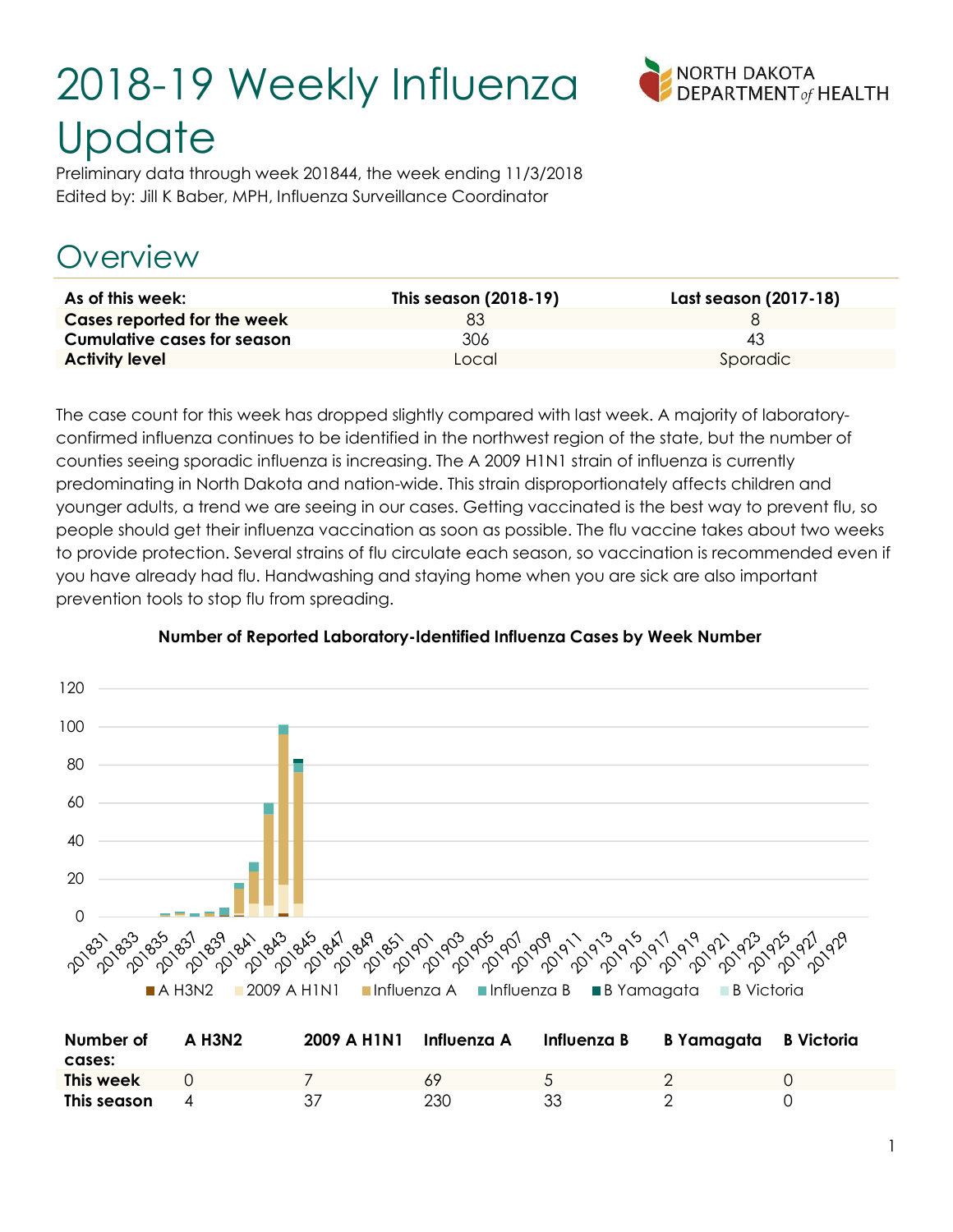Laboratory-confirmed influenza is a reportable disease in North Dakota. Influenza "cases" include people that have tested positive for influenza in a healthcare setting. It does not include people with influenza who did not seek healthcare, or who were diagnosed without a lab test, which is common. The true number of people with influenza in North Dakota is underrepresented, but case data allows us to see where and in what populations influenza is circulating. It also provides context regarding how the current season compares with previous seasons. Find more information about cases on www.ndflu.com.



#### Case Demographics

#### Cases by County

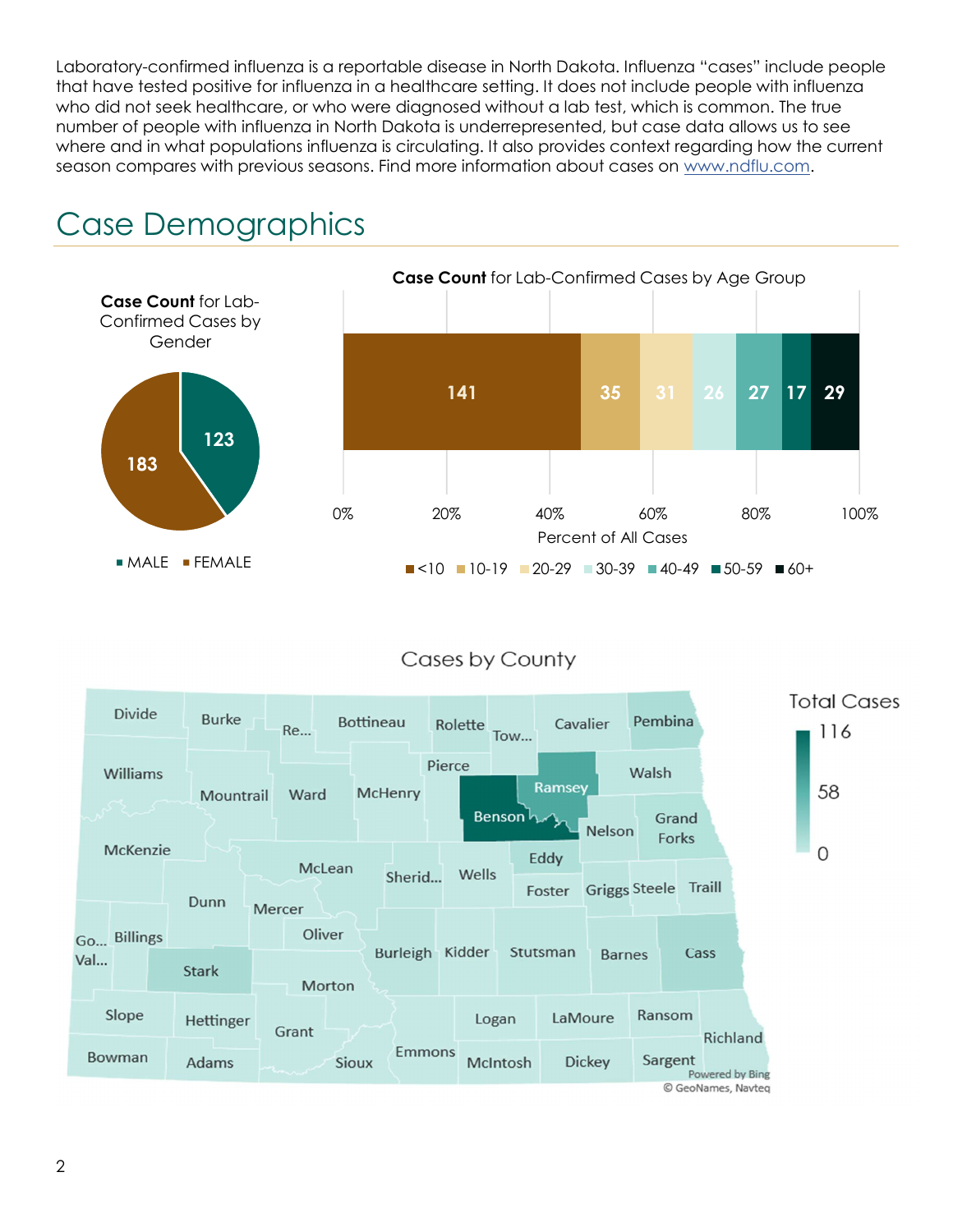## **Outbreaks**

During the influenza season, influenza outbreaks are common anywhere people gather, including schools, child care centers, and health care facilities. Outbreaks of influenza or influenza-like illness may be reported to the NDDoH. The following outbreaks have been reported this season:

| Setting                                               | <b>Number of outbreaks</b> | Identified pathogens                                             |
|-------------------------------------------------------|----------------------------|------------------------------------------------------------------|
| Long Term Care, Basic Care,<br><b>Assisted Living</b> | 3                          | 1 flu A/flu B; 1 rhinovirus/Haemophilus<br>influenzae; 1 unknown |
| <b>Schools</b>                                        | $\Box$                     |                                                                  |
| <b>Child Care Centers</b>                             |                            | influenza A                                                      |

#### Surveillance Programs

In addition to case reporting, the NDDoH uses a variety information sources to fully describe of what is happening during the influenza season.

#### **Hospitalizations**

This season, the NDDoH has introduced a new influenza hospitalization surveillance program. Select North Dakota hospitals report the number influenza-related hospitalizations weekly to the NDDoH. Because this surveillance methodology is new, hospitalization numbers this year may not be comparable to previous years.





#### **Deaths**

Data on pneumonia and influenza deaths is obtained from Vital Records and based on the cause of death listed on the death certificate.



Total number of deaths for the season: Pneumonia 103 Influenza 1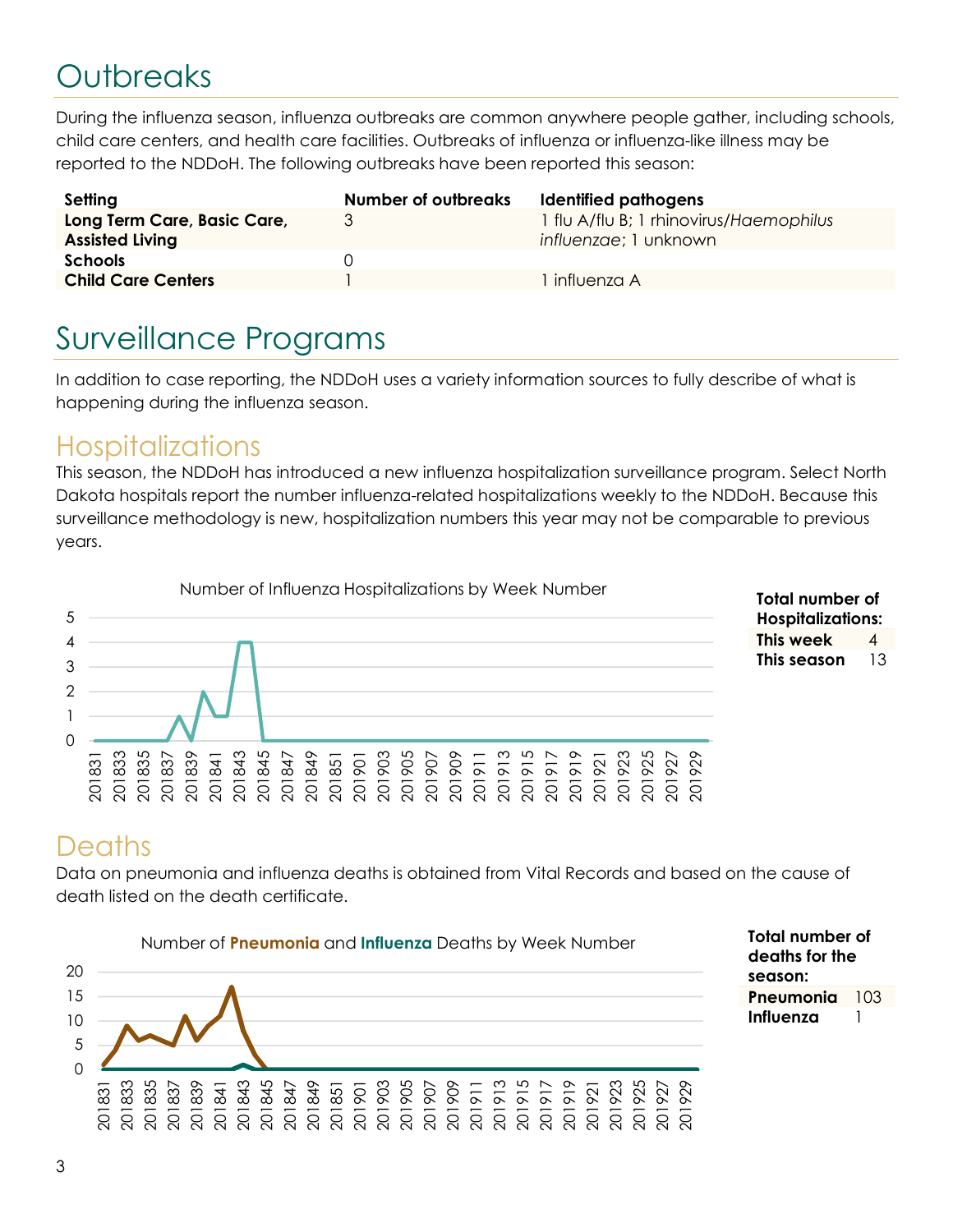#### Outpatient Influenza-like Illness

The NDDoH participates in the national U.S. Outpatient Influenza-like Illness Surveillance Network (ILINet). Data from participating outpatient providers in North Dakota are pooled to create a state-wide estimate for the weekly percent of healthcare visits due to influenza-like illness (ILI). Patients presenting with a fever of 100ºF or greater and a cough and/or sore throat are considered to have ILI. For more information on state and national ILINet data, see FluView Interactive.



**201842** 0.84% 7 10 6 3 3 3434 **201843** 0.84% 3 14 6 5 1 3436 201844 1.17% 9 18 8 2 3 3412

Percent of Outpatient Visits Due to Influenza-like Illness by Week, Current and Previous Season

# Sentinel Laboratory Data

The NDDoH receives influenza and RSV testing data from participating sentinel laboratories across the state. The total number of positive tests and the total number of tests conducted are reported and used to create a state-wide percent positivity statistic. For influenza, percent positivity of 10% or greater indicates "season level" influenza activity.

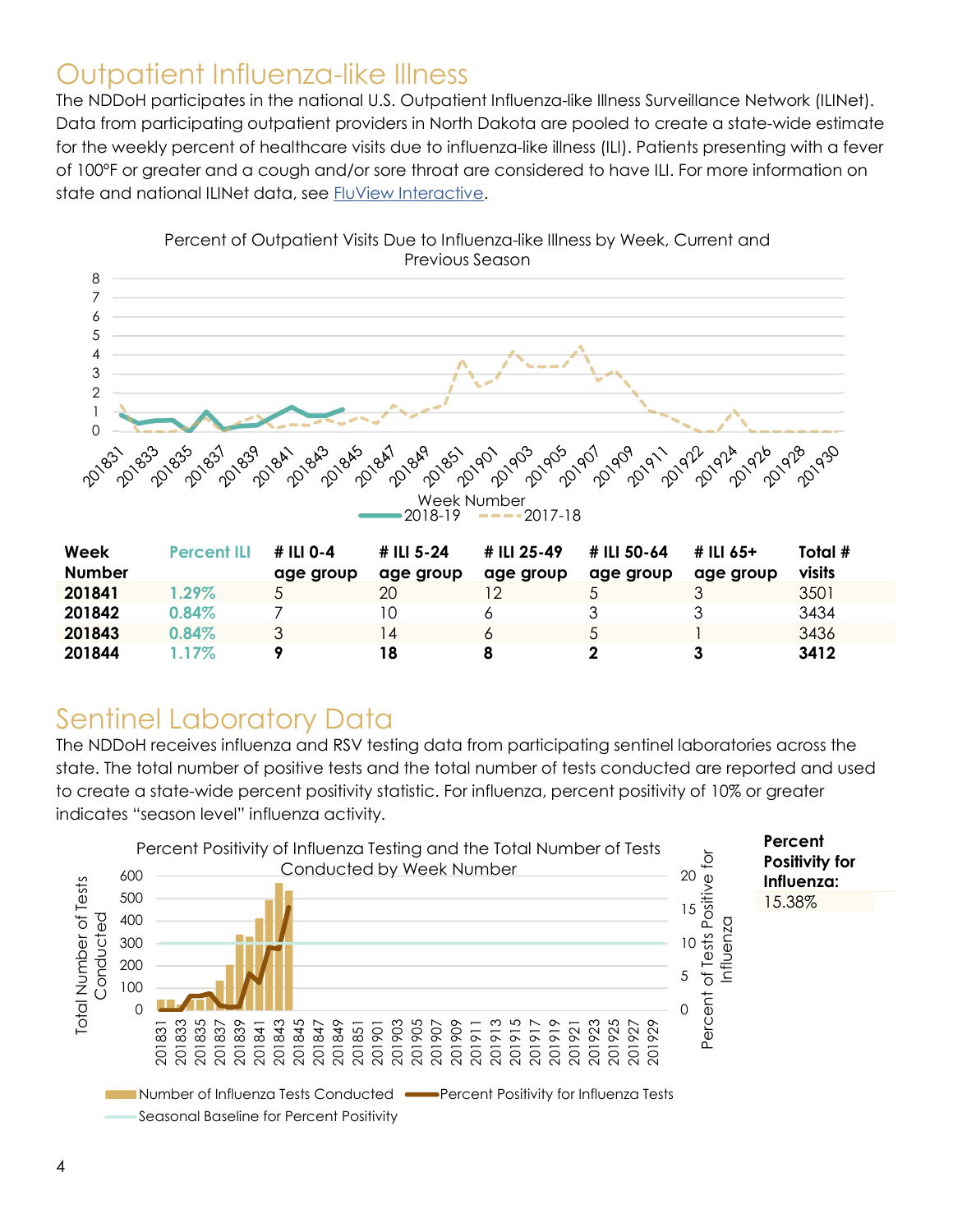

#### School Absenteeism

During the influenza season, increases in school absenteeism data can be used as an early indicator for influenza circulation. The NDDoH received absenteeism data from a majority of schools in the state. Data here include absences for all reasons.



### Multi-season Comparison